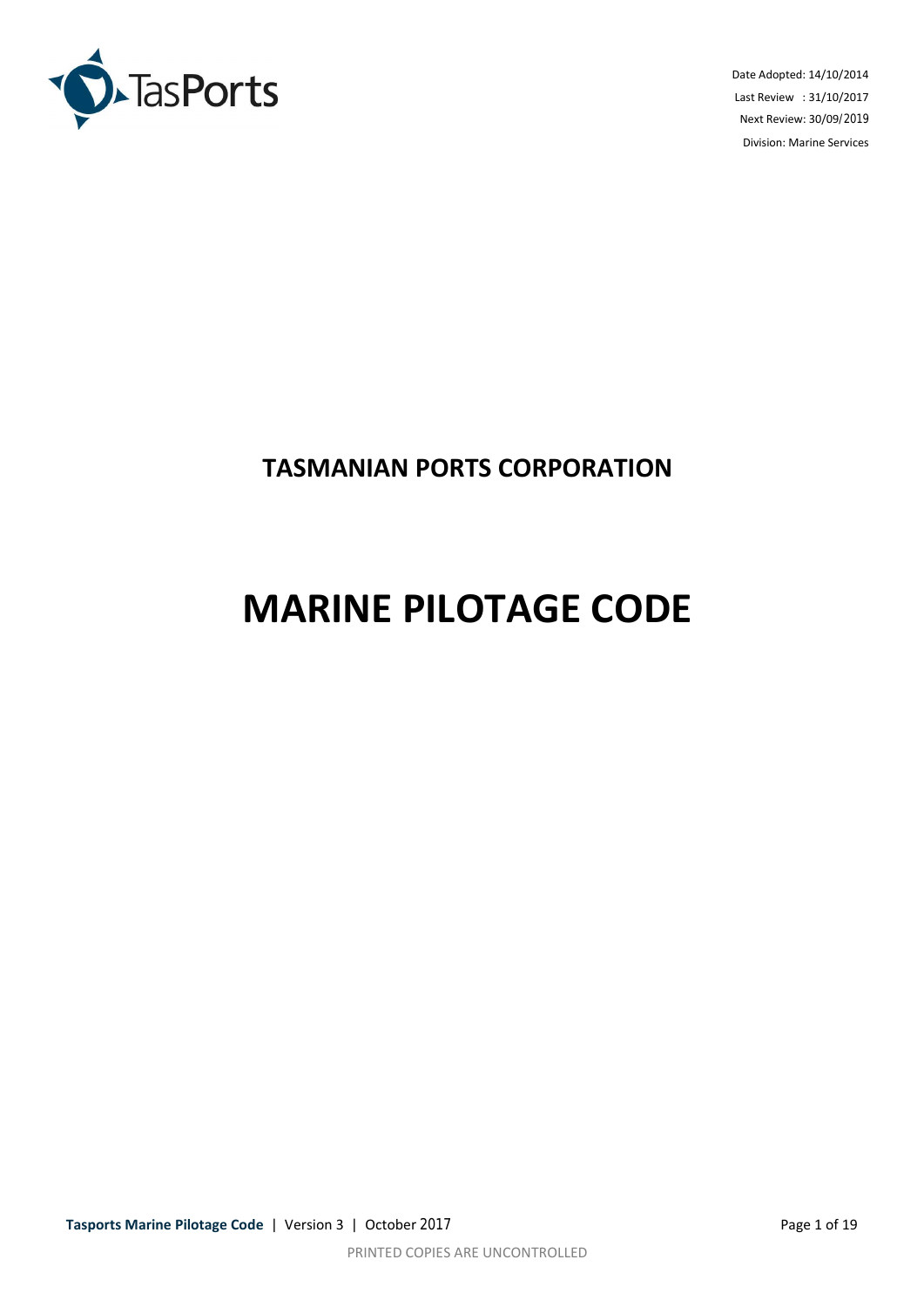# **MARINE PILOTAGE CODE**

# **TABLE OF CONTENTS**

| 1.1. |                                                                                                   |  |
|------|---------------------------------------------------------------------------------------------------|--|
| 1.2. |                                                                                                   |  |
| 1.3. |                                                                                                   |  |
| 1.4. |                                                                                                   |  |
| 1.5. |                                                                                                   |  |
|      |                                                                                                   |  |
| 2.1. |                                                                                                   |  |
| 2.2. |                                                                                                   |  |
| 2.3. |                                                                                                   |  |
| 2.4. |                                                                                                   |  |
| 2.5. |                                                                                                   |  |
| 2.6. |                                                                                                   |  |
|      |                                                                                                   |  |
| 3.1. | Requirements for Hobart (Zone "A" and "B"), Bell Bay Zone "E", Devonport, Burnie and Port Latta10 |  |
| 3.2. |                                                                                                   |  |
| 3.3. |                                                                                                   |  |
| 3.4. |                                                                                                   |  |
| 3.5. |                                                                                                   |  |
|      |                                                                                                   |  |
|      |                                                                                                   |  |
| 5.1. |                                                                                                   |  |
| 5.2. |                                                                                                   |  |
| 5.3. |                                                                                                   |  |
| 5.4. |                                                                                                   |  |
| 5.5. |                                                                                                   |  |
| 5.6. |                                                                                                   |  |
| 5.7. |                                                                                                   |  |
| 5.8. |                                                                                                   |  |
| 5.9. |                                                                                                   |  |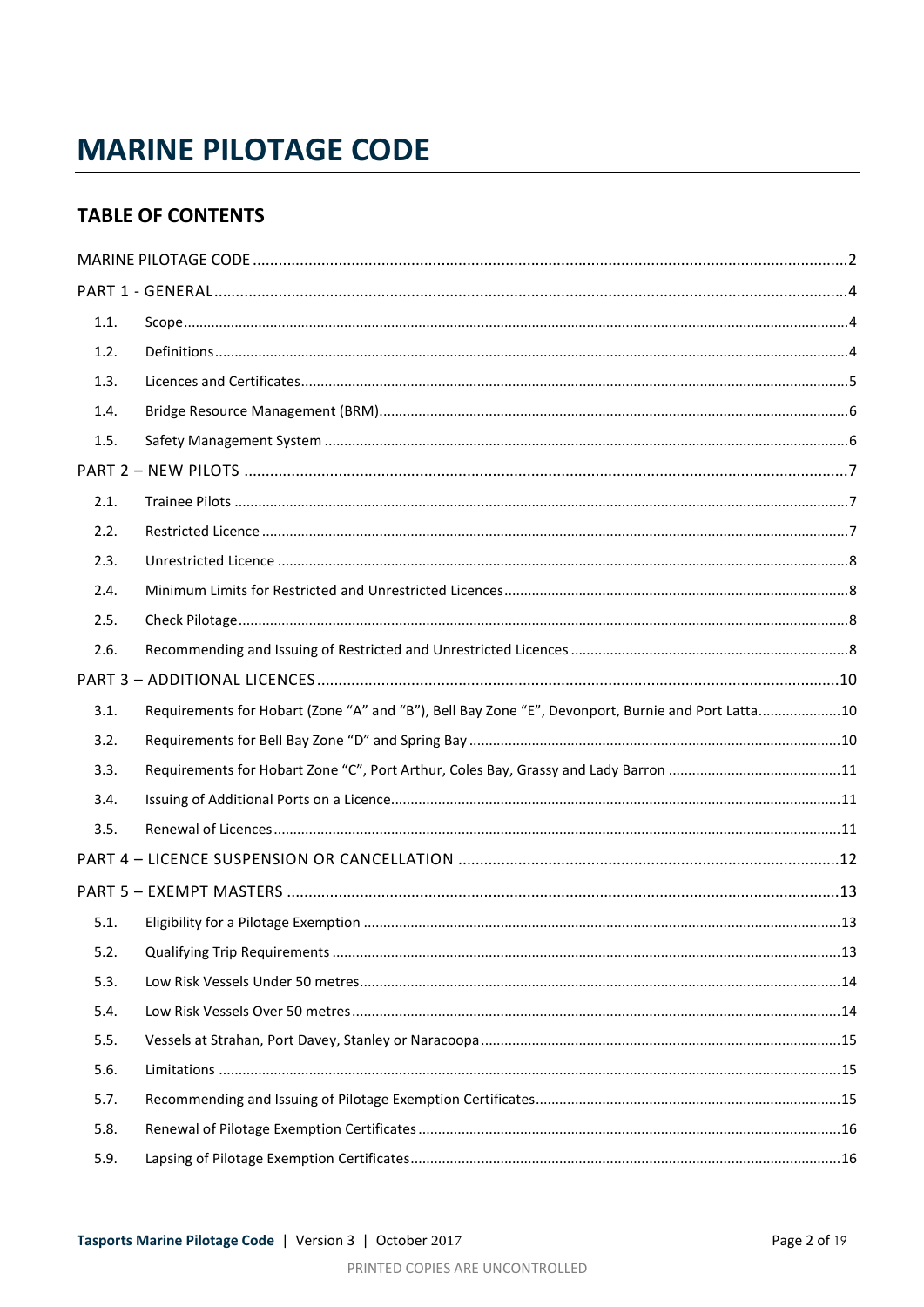| 6.1. |  |
|------|--|
|      |  |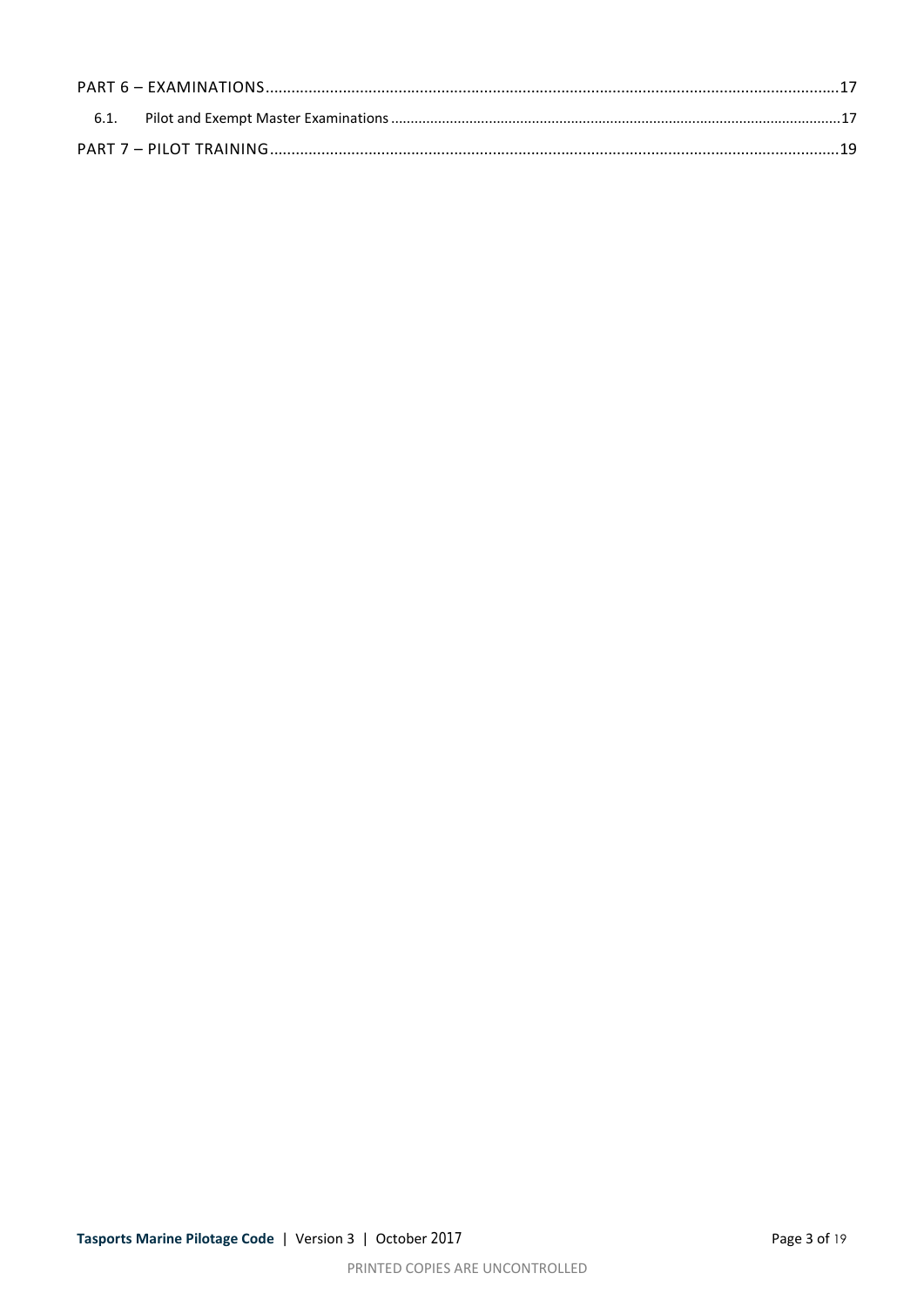#### 1.1. Scope

- This document sets out the required standards for the application and renewal of Licences and Pilotage Exemption Certificates in those ports, areas and zones where the Tasmanian Ports Corporation has been defined as the Pilotage Service Provider by Marine and Safety Tasmania in accordance with the Deed of Agreement.
- This document acknowledges and recognises the minimum standards outlined by Ports Australia in the document Marine Pilotage Standards 1997 and other guidelines issued by the National Maritime Safety Committee as amended from time to time.
- These standards conform to Bridge Resource Management principles.
- These standards acknowledge human factors as an essential element of safe pilotage operations.

### 1.2. Definitions

The following definitions are additional to those contained in the Marine and Safety Authority Act Tasmania 1997 and the Marine and Safety (Pilotage and Navigation) Regulations 2017.

| "AMSA"              | Means Australian Maritime Safety Authority.                                                                                                                                                                                                                                                                                                                                                                                                         |
|---------------------|-----------------------------------------------------------------------------------------------------------------------------------------------------------------------------------------------------------------------------------------------------------------------------------------------------------------------------------------------------------------------------------------------------------------------------------------------------|
| "Check Pilots"      | Means experienced Pilots responsible for ensuring contemporary training<br>standards and professional practices are adhered to. They take responsibility<br>for Restricted and Unrestricted Licence recommendations. It is a role for a<br>practicing "Licenced Pilot" with at least 2 years full time pilotage experience<br>as an Unrestricted Pilot in a Primary Port.<br>A Check Pilot must have completed a Bridge Resource Management course. |
| "Check Pilotage"    | Means the formal process of monitoring a pilot's proficiency by a Check<br>Pilot.                                                                                                                                                                                                                                                                                                                                                                   |
| "Exemption"         | Means a Pilotage Exemption Certificate in force and issued in accordance<br>with Division 4 of the Marine and Safety (Pilotage and Navigation)<br>Regulations 2017.<br>It may be endorsed for a nominated port(s), area(s), zone(s), vessel or vessel<br>size and must be applied to the Master of the vessel not engaging a Pilot.                                                                                                                 |
| "Deed of Agreement" | Means the document signed by Marine and Safety Tasmania, Tasmanian<br>Ports Corporation Pty Ltd and the Crown in Right of the State of Tasmania<br>on 20th January 2009.                                                                                                                                                                                                                                                                            |
| "Licence"           | Means a Pilot's Licence in force and issued in accordance with the<br>Tasmanian Marine and Safety (Pilotage and Navigation) Regulations 2017.                                                                                                                                                                                                                                                                                                       |
| "LOA"               | Means Length Over All, i.e. the extreme length of a vessel. It has the same<br>meaning as length defined under the Tasmanian Marine and Safety (Pilotage<br>and Navigation) Regulations 2017.                                                                                                                                                                                                                                                       |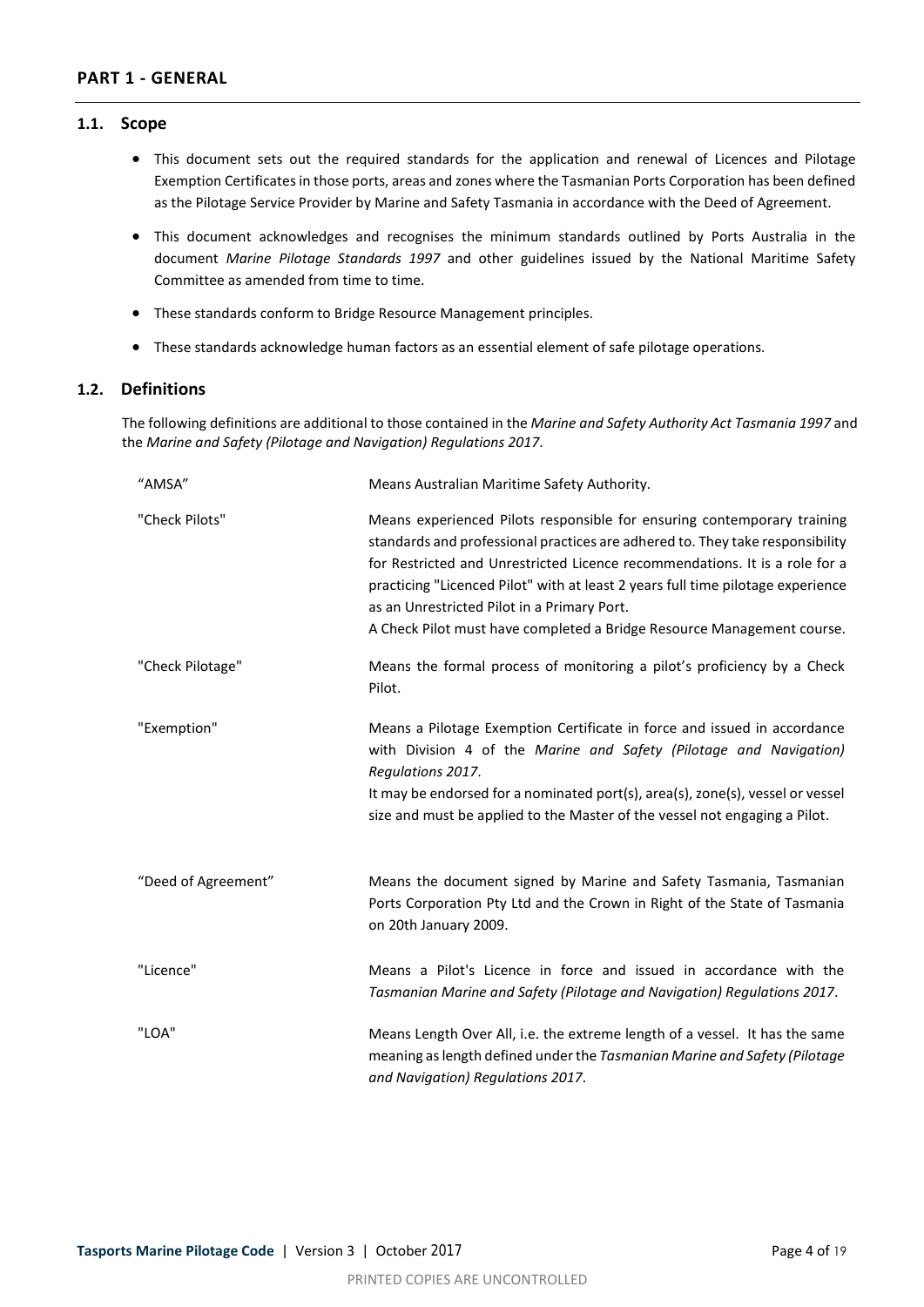| "Low Risk Vessel"                     | Means a vessel between 35 and 75 metres LOA and:<br>Not carrying more than twelve (12) passengers;<br>Not a cargo carrying vessel;<br>$\bullet$<br>Not engaged in towing operations; and<br>Not a vessel that has a normal operating speed greater<br>$\bullet$<br>than 25 knots.                                  |
|---------------------------------------|--------------------------------------------------------------------------------------------------------------------------------------------------------------------------------------------------------------------------------------------------------------------------------------------------------------------|
| "MAST"                                | Means Marine and Safety Tasmania                                                                                                                                                                                                                                                                                   |
| "Medical Health and Fitness<br>Order" | Means Marine Order - Part 9. (Health Medical Fitness) issued by AMSA.                                                                                                                                                                                                                                              |
| "Pilotage Exemption Certificate"      | Means a Pilotage Exemption Certificate in force and issued in accordance<br>with the Marine and Safety (Pilotage and Navigation) Regulations 2017.<br>It may be endorsed for a nominated port(s), area(s), zone(s), vessel or vessel<br>size and must be applied to the Master of the vessel not engaging a Pilot. |
| "Pilotage Audit"                      | Means an assessment of pilotage processes to ensure compliance with the<br>Tasports' Pilotage Safety Management System.                                                                                                                                                                                            |
| "Primary Port"                        | Means Hobart Zone "A" or Zone "B", Bell Bay Zone "E", Burnie, Devonport,<br>and Port Latta.                                                                                                                                                                                                                        |
| "Restricted Licence"                  | Means a Pilot's Licence limited to vessels of up to 180m LOA in a Primary<br>Port.                                                                                                                                                                                                                                 |
| "Regulations"                         | Means the Marine and Safety Tasmania (Pilotage and Navigation Safety)<br>Regulation 2017.                                                                                                                                                                                                                          |
| "Secondary Port"                      | Means Coles Bay, Naracoopa, Port Arthur, Port Davey, Stanley or Strahan.                                                                                                                                                                                                                                           |
| "Tasports"                            | Means Tasmanian Ports Corporation Pty. Ltd.                                                                                                                                                                                                                                                                        |
| "Trip"                                | Means a single transit into or out of a port or zone, as well as a shift ship<br>between berth(s) and or anchorage(s).<br>Where a specific number of trips is specified in this Code, there shall be a<br>reasonable balance of trips into and out of the pilotage area or zone.                                   |
| "Unrestricted Licence"                | Means a Pilot's Licence that is not restricted in regard to area, vessel size,<br>class, or time of day, within a particular pilotage area.                                                                                                                                                                        |
| "Voyage"                              | Means one trip into a pilotage area and one trip out of the pilotage area.                                                                                                                                                                                                                                         |

# 1.3. Licences and Certificates

- Pilots must hold an appropriate and current Licence endorsed for nominated port(s), area(s), zone(s) or vessel size.
- Exempt Masters must hold an appropriate and current Pilotage Exemption Certificate endorsed for a nominated port(s), area(s), zone(s), vessel or vessel size, and must be Master of the vessel not engaging a Pilot.
- Licences and Pilotage Exemption Certificates must specify any conditions and limitations under which they are issued, including exclusions, ports, areas, zones and vessel particulars such as length or class. If not so endorsed they are to be taken as Unrestricted with regard to vessel class, size and area.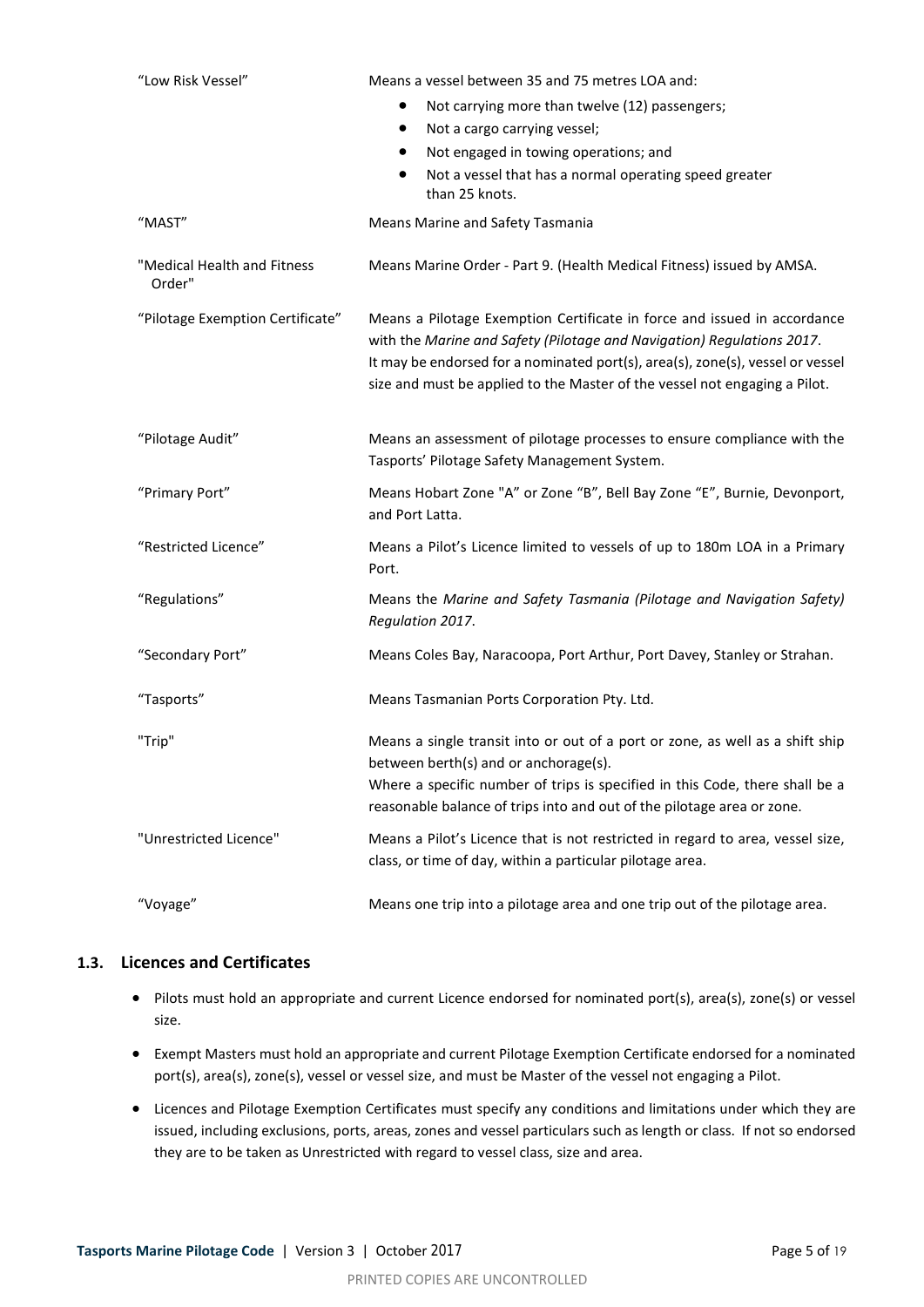- Licences and Pilotage Exemption Certificates remain valid for the period stated on the certificate, provided all the requirements of this Code have been met and contrary advice is not received from MAST.
- Licences and Pilotage Exemption Certificates will be recommended for renewal provided all the requirements of this Code have been met.
- Pilots must produce a copy of their current Licence to the Ship's Master, or MAST, on demand.
- Exempt Masters must produce a copy of their current Pilotage Exemption Certificate to any authorised person on demand.

### 1.4. Bridge Resource Management (BRM)

- This document reflects the commitment by Tasports to the principles of Bridge Resource Management, and the importance of human factors in pilotage operations.
- All licenced Pilots are required to have completed BRM training before a Restricted Licence is issued by MAST.

#### 1.5. Safety Management System

 A Pilotage Safety Management System has been implemented in consultation with MAST. All Pilots shall comply with the provisions contained in the Ports Procedures Manual and the Pilotage Safety Management System Manual.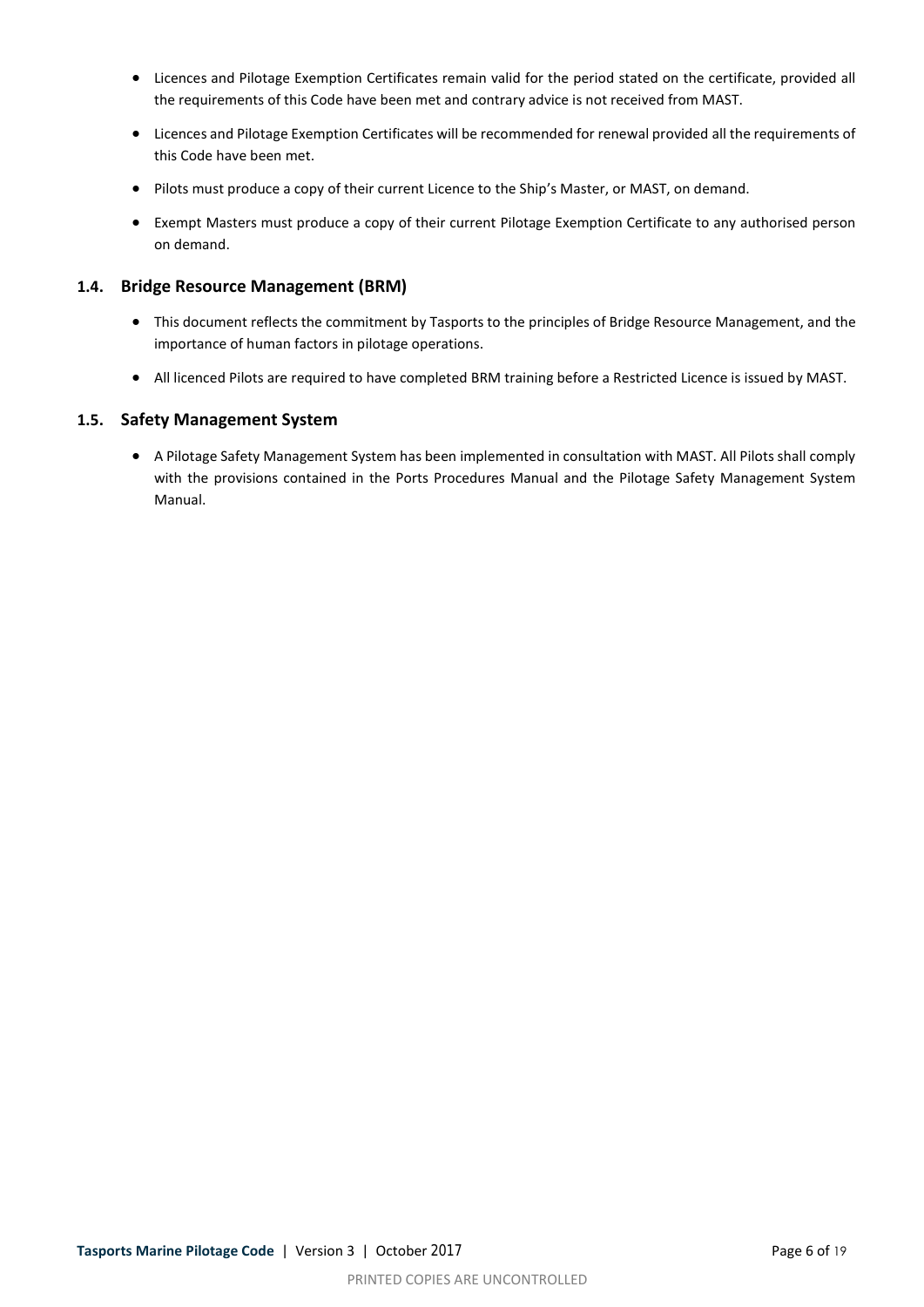# 2.1. Trainee Pilots

In order to become a Trainee Pilot and commence training for a Restricted Licence an applicant shall:-

- (i) demonstrate physical and mental fitness to a standard specified in the Medical Health and Fitness Order; and (ii) have either:-
	- - (a) a valid Certificate of Competency as an Australian Master Unlimited;
		- (b) a Certificate of Recognition issued by AMSA in relation to an international qualification equivalent to (a); (c) Royal Australian Navy qualifications and such additional competencies recognised by AMSA that are
		- required to achieve a Certificate of Competency as a Master Unlimited; or
		- (d) a valid pilot's licence issued in another Australian jurisdiction.

A Trainee Pilot will undergo the training identified in Part 7 of this Code.

In order to make an application for a Restricted Licence a Trainee Pilot must meet the requirements of Section 8(1) of the Regulations. A Trainee Pilot will be trained at a Primary Port of Hobart (Zones "A" or "B"), Burnie, Devonport, Bell Bay (Zone "E") or Port Latta and will make application after training for a Restricted Licence at one of these ports.

#### 2.2. Restricted Licence

Prior to applying for a Restricted Licence, at either Hobart Zone "A" or "B", Bell Bay Zone "E", Burnie, Devonport or Port Latta, an applicant must have completed, at one of these nominated ports within a 12 month period, on vessels exceeding 35m LOA, a minimum of:-

- Hobart Zone "A", thirty (30) trips;
- Hobart Zone "B", sixty (60) trips;
- Bell Bay Zone "E", one hundred (100) trips;
- Devonport, thirty (30) trips;
- Burnie, thirty (30) trips; and
- Port Latta, twenty (20) trips.

In each case:

- Twelve (12) trips must be completed within the hours of darkness; six (6) for Port Latta.
- $\bullet$  Twelve (12) trips must be completed within the hours of daylight; six (6) for Port Latta.
- Five (5) trips must be with a Check Pilot who attests that the Trainee Pilot was competent to undertake each pilotage act without the assistance of the Check Pilot.

In addition the applicant must also complete:

- Training as per the requirements of Part 7 and an Examination in accordance with Part 6.
- A simulator training course under peer review for the port or zone to which the Restricted Licence applies.

Once issued with a Restricted Licence a Pilot will exercise the Licence on a risk assessment basis in consultation with a Check Pilot, taking the following elements into consideration:

- the Licence holder's prior experience;
- the physical limitations of the port, particularly in relation to tidal streams and environmental conditions;
- the type of vessel to be piloted, its length, breadth, draft, visibility and handling characteristics; and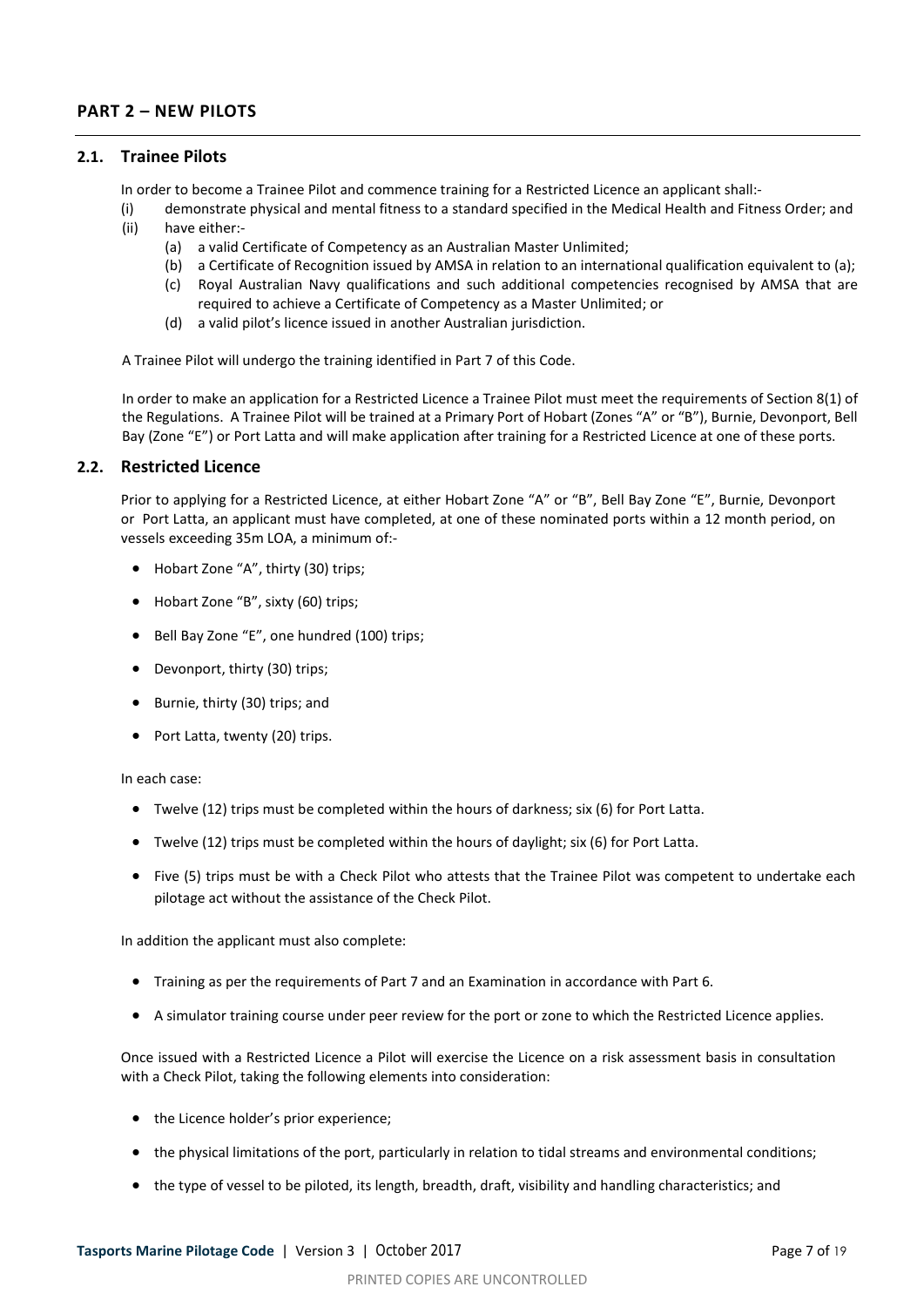• the type of pilotage to be undertaken, such as anchoring, berth shift, river transit or open water navigation.

# 2.3. Unrestricted Licence

Only after obtaining a Restricted Licence can an application be made for an Unrestricted Licence.

For any existing Licenced Pilot seeking an Unrestricted Licence at a Primary Port, five (5) trips must be completed on vessels larger than the existing limit, two (2) trips of which must be with a Check Pilot. Progression to an Unrestricted Licence will be based on the recommendation of the Check Pilot.

Once issued with an Unrestricted Licence a Pilot will exercise the Licence on a risk assessment basis in consultation with a Check Pilot, taking the following elements into consideration:-

- the Licence holder's prior experience;
- the physical limitations of the port, particularly in relation to tidal streams and environmental conditions;
- the type of vessel to be piloted, its length, breadth, draft, visibility and handling characteristics; and
- the type of pilotage to be undertaken, such as anchoring, berth shift, river transit or open water navigation.

# 2.4. Minimum Limits for Restricted and Unrestricted Licences

Irrespective of the assessment process in section 2.2 and 2.3 the following minimum limits for initial Restricted and Unrestricted Licence shall apply.

| <b>Restricted Licence</b>   |                              |
|-----------------------------|------------------------------|
| Maximum vessel LOA          | 180 metres                   |
| Minimum training period     | 4 months (from commencement) |
| Number of check pilotages   | 5                            |
|                             |                              |
| <b>Unrestricted Licence</b> |                              |
|                             |                              |
| Maximum vessel LOA          | Unlimited                    |
| Minimum training period     | 6 months (from commencement) |

# 2.5. Check Pilotage

Check pilotage for a Restricted or Unrestricted Licence is a process of practical assessment whereby the proficiency of a Pilot is observed and commented on in writing by experienced and qualified peers. It is intended that the process will lead to a system of positive feedback, highlighting areas that require further training, development or technique refinement. The results of a Check Pilotage shall be recorded on the appropriate form (Check Pilotage Template).

Check Pilotages are conducted for, but not limited to, the following:-

- Restricted Licencing;
- Unrestricted Licencing; and
- Additional port licences.

# 2.6. Recommending and Issuing of Restricted and Unrestricted Licences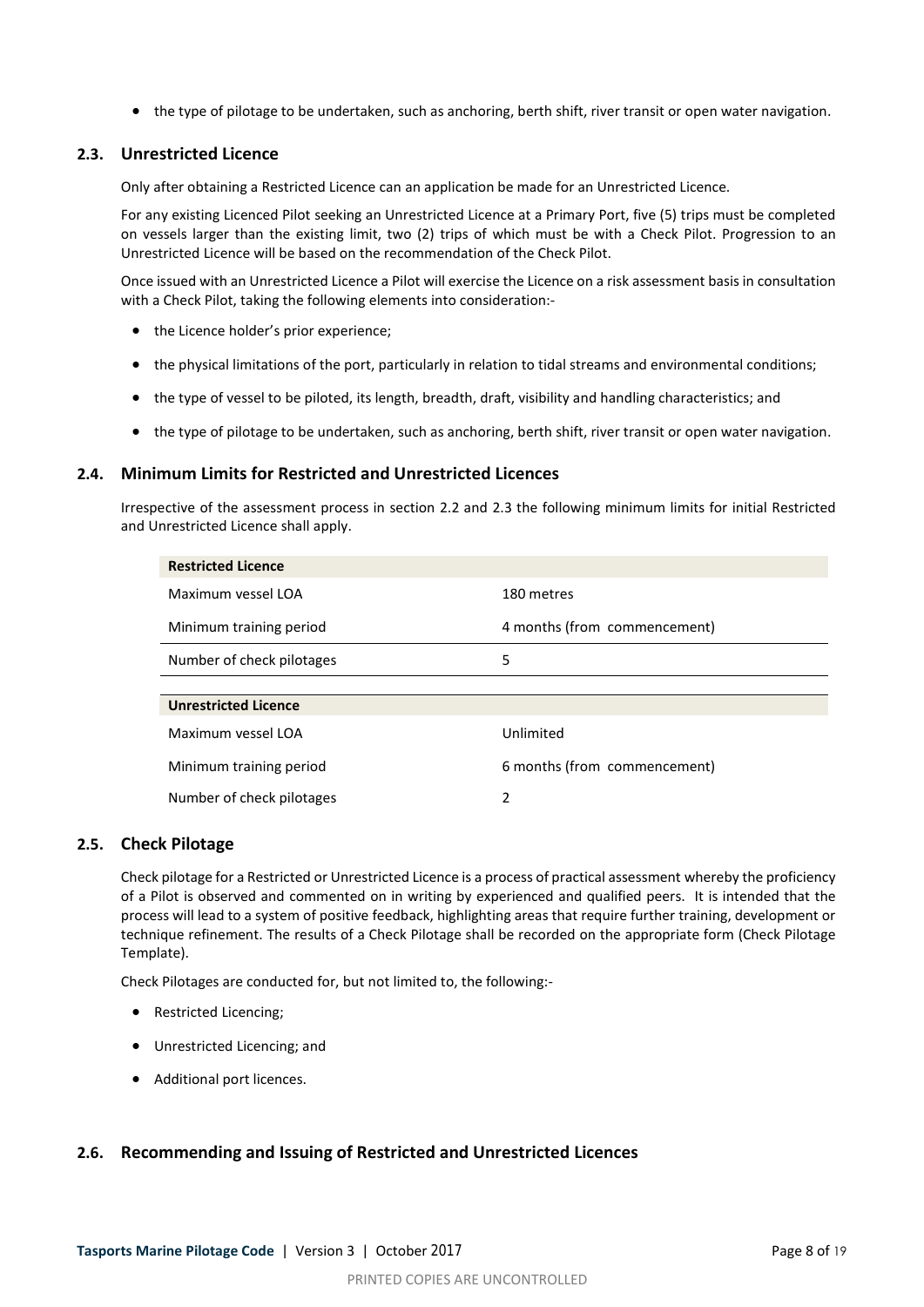Restricted and Unrestricted Licences are issued by MAST based on recommendations made by a Check Pilot and are port specific.

Prior to being issued a Restricted or Unrestricted Licence an applicant must:-

- Complete the requirements as detailed in sections 2.2, 2.3 and 2.4;
- Complete the necessary examination as detailed in Part 6;
- Complete check pilotage trips;
- Comply with the minimum qualifying periods as specified in section 2.4; and
- Complete an application on the appropriate form (Pilot Licence and Pilotage Exemption Application).

Prior to recommending a Licence, or Licence endorsement, the Check Pilot must ensure completion of the appropriate check list (check list for renewal of a Pilot's Licence or Pilotage Exemption Certificate).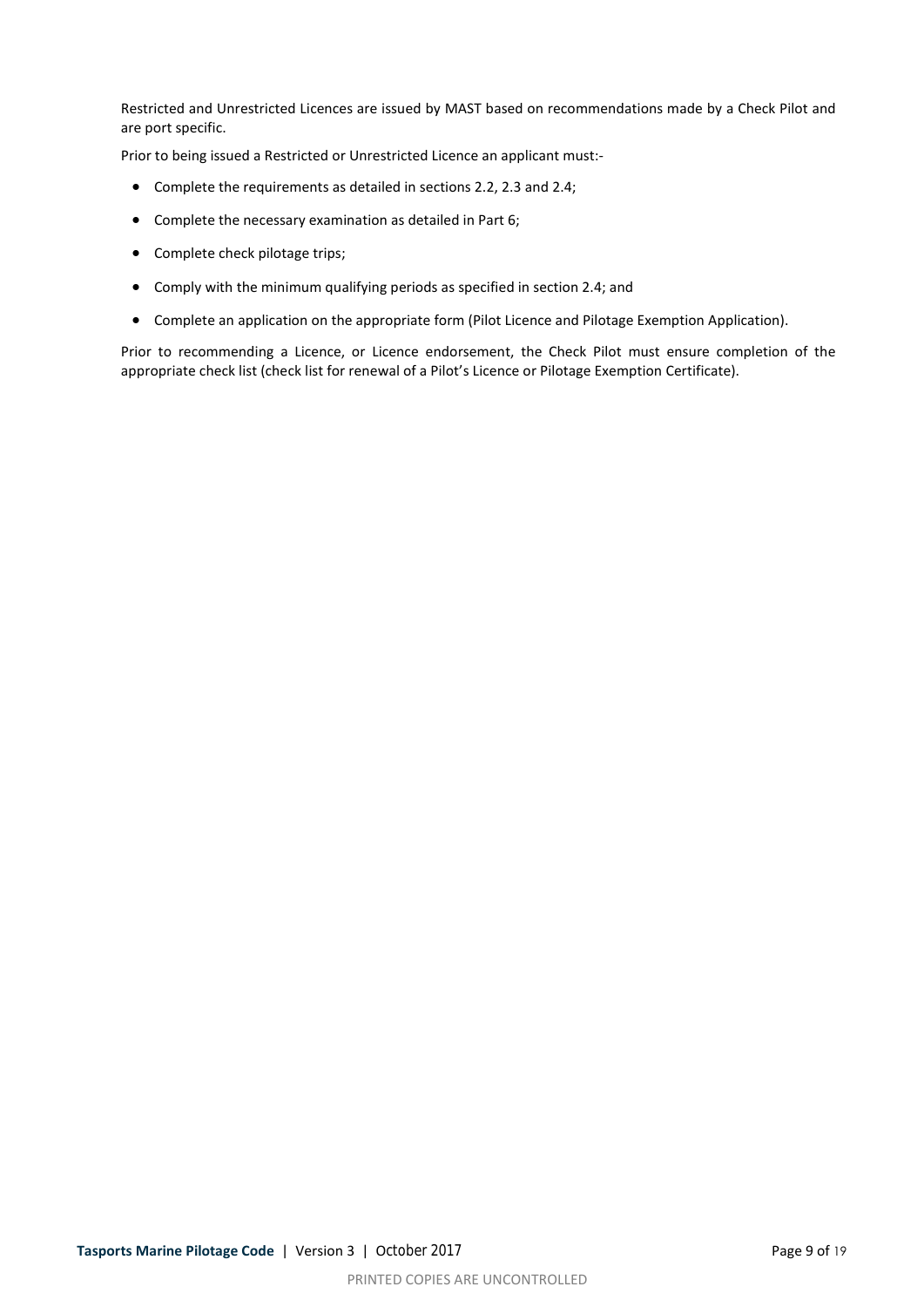# PART 3 – ADDITIONAL LICENCES

# 3.1. Requirements for Hobart (Zone "A" and "B"), Bell Bay Zone "E", Devonport, Burnie and Port Latta

A Licenced Pilot seeking to add the additional port(s) of Hobart Zone "A" or Zone "B", Bell Bay Zone "E", Devonport, Burnie or Port Latta to his/her current Licence must complete within 12 months, the following trips on vessels exceeding 35m LOA :-

- Hobart Zone "A", fifteen (15) trips;
- Hobart Zone "B", twenty five (25) trips;
- Bell Bay Zone "E", twenty five (25) trips;
- Devonport, fifteen (15) trips;
- Burnie, fifteen (15) trips; or
- Port Latta, twenty (20) trips.

#### In addition:

- Training as per the requirements of Part 7 and an Examination in accordance with Part 6;
- $\bullet$  Six (6) trips must be completed within the hours of darkness;
- $\bullet$  Six (6) trips must be completed within the hours of daylight;
- Two (2) check pilotage trips to be completed to the satisfaction of a Check Pilot (Included in trip requirements); and
- A simulator training course under peer review must be completed by applicants for Hobart Zone "B", Bell Bay Zone "E", Burnie, Devonport or Port Latta.

Once issued with a Restricted or Unrestricted Licence a Pilot will exercise the Licence on a risk assessment basis in consultation with a Check Pilot, taking the following elements into consideration:-

- the Licence holder's prior experience;
- the physical limitations of the port, particularly in relation to tidal streams and environmental conditions;
- the type of vessel to be piloted, its length, breadth, draft, visibility and handling characteristics; and
- $\bullet$  the type of pilotage to be undertaken, such as anchoring, berth shift, river transit or open water navigation.

# 3.2. Requirements for Bell Bay Zone "D" and Spring Bay

A Licenced Pilot seeking to add the additional port(s) of Hobart Zone "D" and Spring Bay to his/her current Licence must, within 24 months, complete the following on vessels exceeding 35m LOA:-

- Training as per the requirements of Part 7 and an Examination in accordance with Part 6;
- Six (6) trips in each port or zone;
- Two (2) trips must be completed within the hours of darkness where applicable;
- Two (2) trips must be completed within the hours of daylight; and
- Complete two (2) check pilotage trips to the satisfaction of a Check Pilot.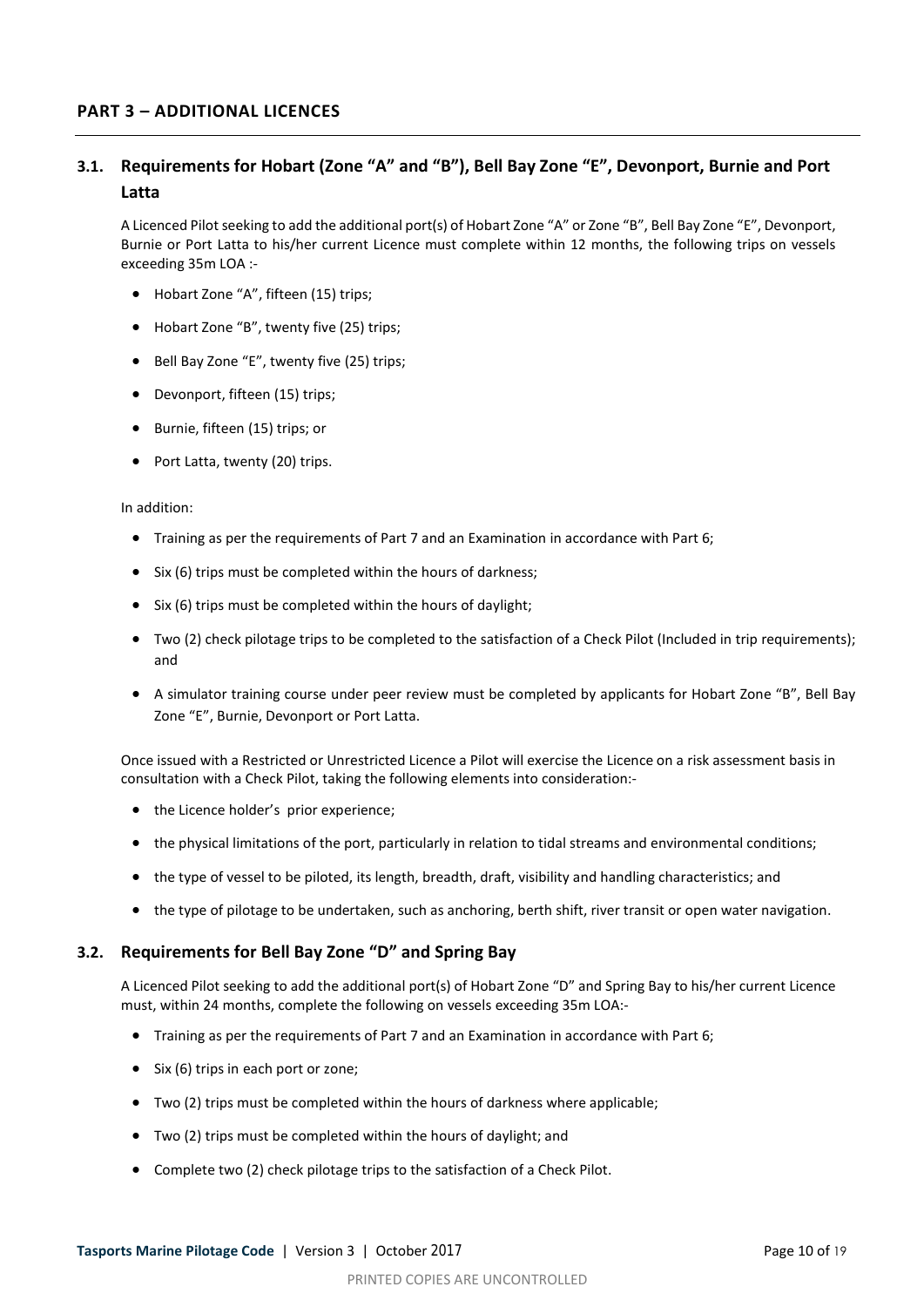Qualifying trips for a Spring Bay Licence must be completed on Woodchip Carriers.

Once issued with a Restricted or Unrestricted Licence a Pilot will exercise the Licence on a risk assessment basis in consultation with a Check Pilot, taking the following elements into consideration:

- the Licence holder's prior experience;
- the physical limitations of the port, particularly in relation to tidal streams and environmental conditions;
- the type of vessel to be piloted, its length, breadth, draft, visibility and handling characteristics; and
- the type of pilotage to be undertaken, such as anchoring, berth shift, river transit or open water navigation.

# 3.3. Requirements for Hobart Zone "C", Port Arthur, Coles Bay, Grassy and Lady Barron

A Licenced Pilot seeking to add the additional port of Hobart Zone "C", Port Arthur, Coles Bay, Grassy or Lady Barron to a current Licence must complete, within 24 months, on any suitable vessel :-

- Training as per the requirements of Part 7 and an Examination in accordance with Part 6;
- Four (4) trips in each port or zone;
- Complete one day training on a ship handling simulator for Grassy; and
- If there is a Licenced Pilot for the port, successfully complete a check pilotage.

#### 3.4. Issuing of Additional Ports on a Licence

Prior to being issued an additional port on an existing Pilot License, an applicant must:-

- Complete the requirements as detailed in sections 3.1, 3.2, and 3.3;
- Complete the necessary examination as detailed in Part 6; and
- Complete an application on the appropriate form (Pilot Licence and Pilotage Exemption Application).

# 3.5. Renewal of Licences

Licences will remain current if Pilots:-

- Demonstrate physical and mental fitness to a standard specified in the Medical Health and Fitness Order;
- Undertake training as required by the Pilotage Service Provider;
- At the Primary ports of Hobart Zones "A" and "B", Burnie, Devonport and Bell Bay Zone "E", make a pilotage trip at intervals not exceeding ninety days (3 months);
- In Spring Bay and Port Latta, make a pilotage trip at intervals not exceeding one hundred and eighty days (6 months);
- For Hobart Zone "C" and "D", Port Arthur, Coles Bay, Grassy, and Lady Barron make a trip on a vessel approved by Tasports at intervals not exceeding twelve (12) months, and retain a Licence at a Primary Port;
- Undergo a check pilotage at least every twelve (12) months in Hobart Zone "A", Burnie, Devonport, Bell Bay Zone "E", Spring Bay and Port Latta; and
- Undergo a check pilotage at least every six (6) months in Hobart Zone "B".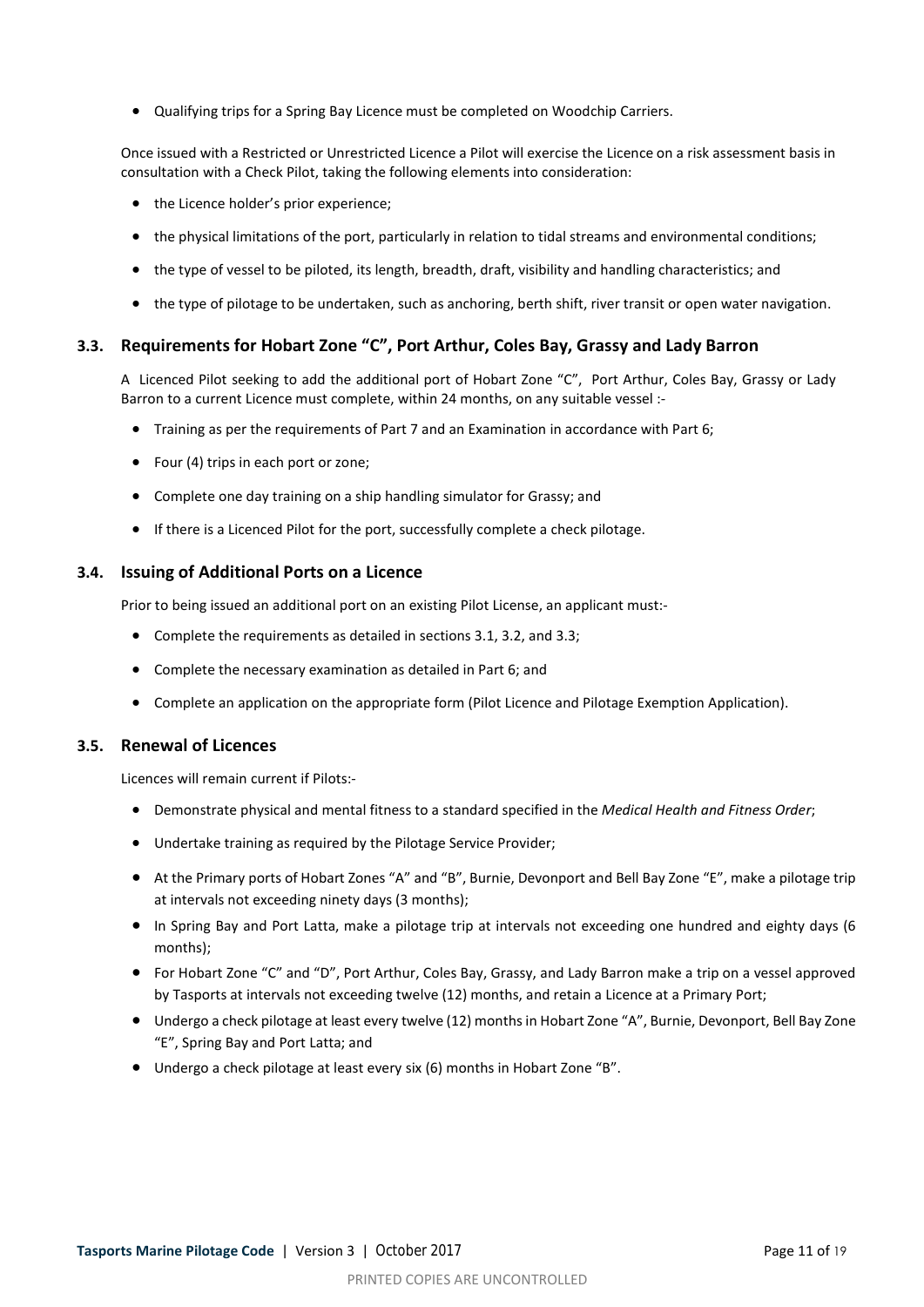- 4.1. MAST may suspend a Pilot's Licence if the Pilot;
	- a) does not undertake a pilotage act in the relevant pilotage area as required in section 3.6; or
	- b) fails to meet the standards of medical and mental fitness specified in regulation 11 of the Marine and Safety (Pilotage and Navigation) Regulations 2017; or
	- c) does not undertake a check pilotage as required by section 3.5.
- 4.2. A suspension is revoked when the holder of the Licence has satisfied any requirements specified by MAST in relation to the suspension.
- 4.3. MAST may cancel a Pilot's Licence if the Pilot does not undertake a pilotage act within the relevant pilotage area for a period exceeding twelve (12) months.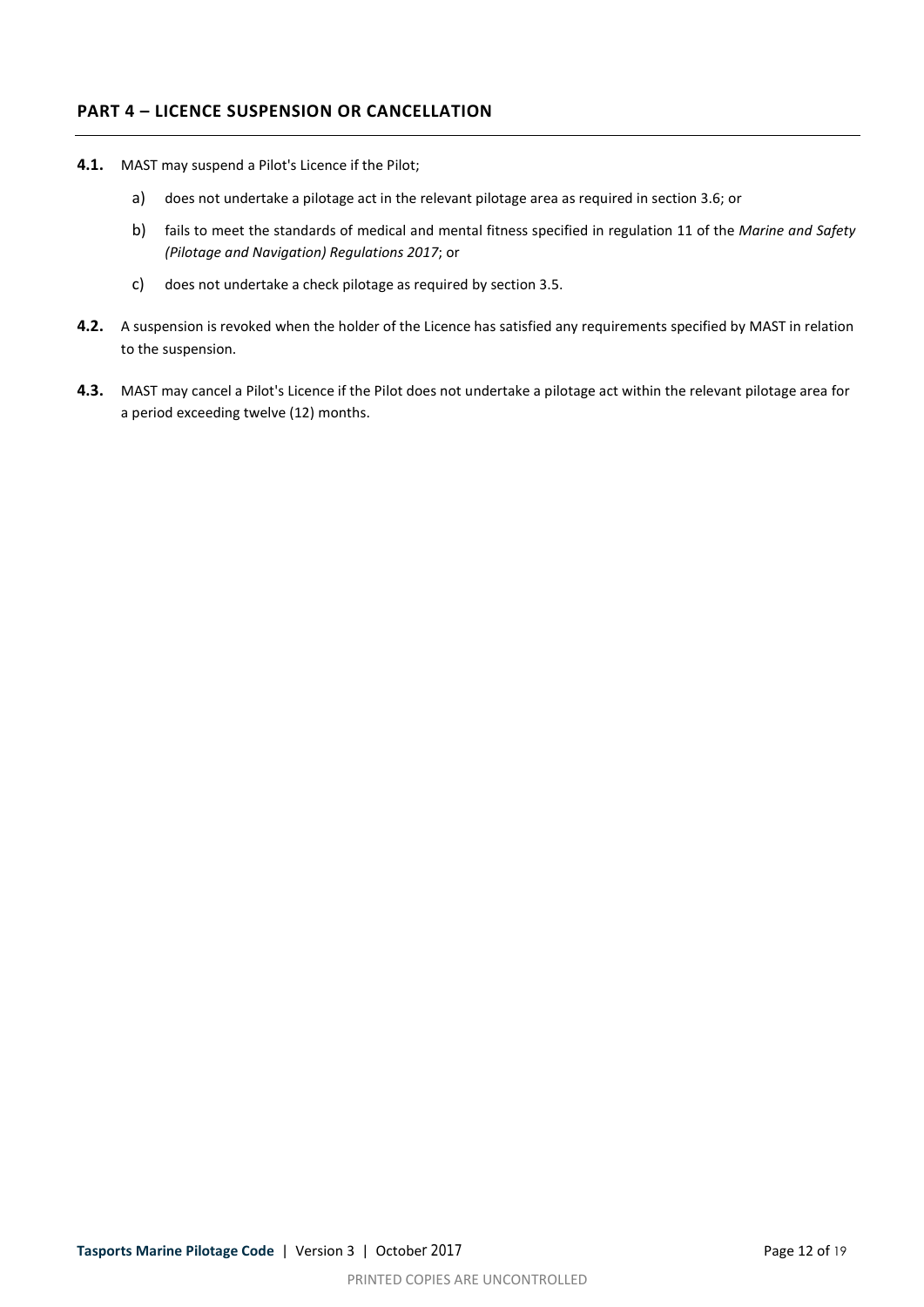# PART 5 – EXEMPT MASTERS

# 5.1. Eligibility for a Pilotage Exemption

In order to apply for a Pilotage Exemption Certificate applicants must:

- Meet the requirements of Section 23 of the Regulations or, have other approved experience and qualifications consistent with the Regulations and allow the issue of an exemption to the holder of a State issued certificate;
- Demonstrate competence in both spoken and written English to a standard that would allow clear and concise communication for all operational and pilotage requirements;
- Have completed the necessary trips as detailed in the Qualifying Trips Section 5.2, with all trips properly recorded on the appropriate form;
- Have completed the necessary examination as detailed in Part 6;
- Provide evidence of current medical fitness to a standard specified in the Medical Health and Fitness Order, or other medical certificate acceptable to MAST;
- Complete the necessary Check Pilotage(s) to the satisfaction of a Check Pilot;
- Submit, on the appropriate form (Pilot Licence and Pilotage Exemption Application), an application together with a record of qualifying voyages; and
- Present a valid Certificate of Competency for the size of vessel exemption being sought in accordance with Regulation 23.

#### 5.2. Qualifying Trip Requirements

Prior to making an application and sitting a pilotage exemption examination, an applicant must observe a minimum number of trips to the port or zone as detailed below with the applicant actively following or conducting the navigation and manoeuvring of the vessel on each occasion. There shall be an even mix of trips into and out of the pilotage area.

#### Vessels Over 75 metres

For an applicant seeking a pilotage exemption certificate for vessels exceeding 75m LOA at Hobart Zone "A", "C", "D", "E", Burnie, Devonport or Spring Bay, complete within 12 months, the following on vessels exceeding 50m LOA:-

- Fifteen (15) trips at each port;
- Complete two (2) check pilotage trips to the satisfaction of a Check Pilot (included in trip requirements);
- $\bullet$  Six (6) trips must be within the hours of daylight;
- $\bullet$  Six (6) trips must be within the hours of darkness (unless a daylight exemption only is required);
- For any extension to an exemption, four (4) further trips must be completed on vessels larger than the existing limit, two (2) trips of which must be check pilotages; and
- Complete to the satisfaction of the Pilotage Service Provider, a local knowledge test for the appropriate port.

For an applicant seeking a Pilotage Exemption Certificate for vessels exceeding 75m LOA at Grassy, complete within 12 months the following on the vessel for which the exemption will be applied:-

- Fifteen (15) trips;
- Complete a Pilotage Audit (included in trip requirements); and
- Complete a local knowledge test to the satisfaction of the Pilotage Service Provider.

#### Vessels Under 75 metres

For an applicant seeking a Pilotage Exemption Certificate for a vessel less than 75 metres but greater than 35 metres LOA, at Hobart Zone "A", "B" (not including Tasman Bridge), "C", "D", "E", Burnie, or Devonport, complete the following on a vessel approved by Tasports:-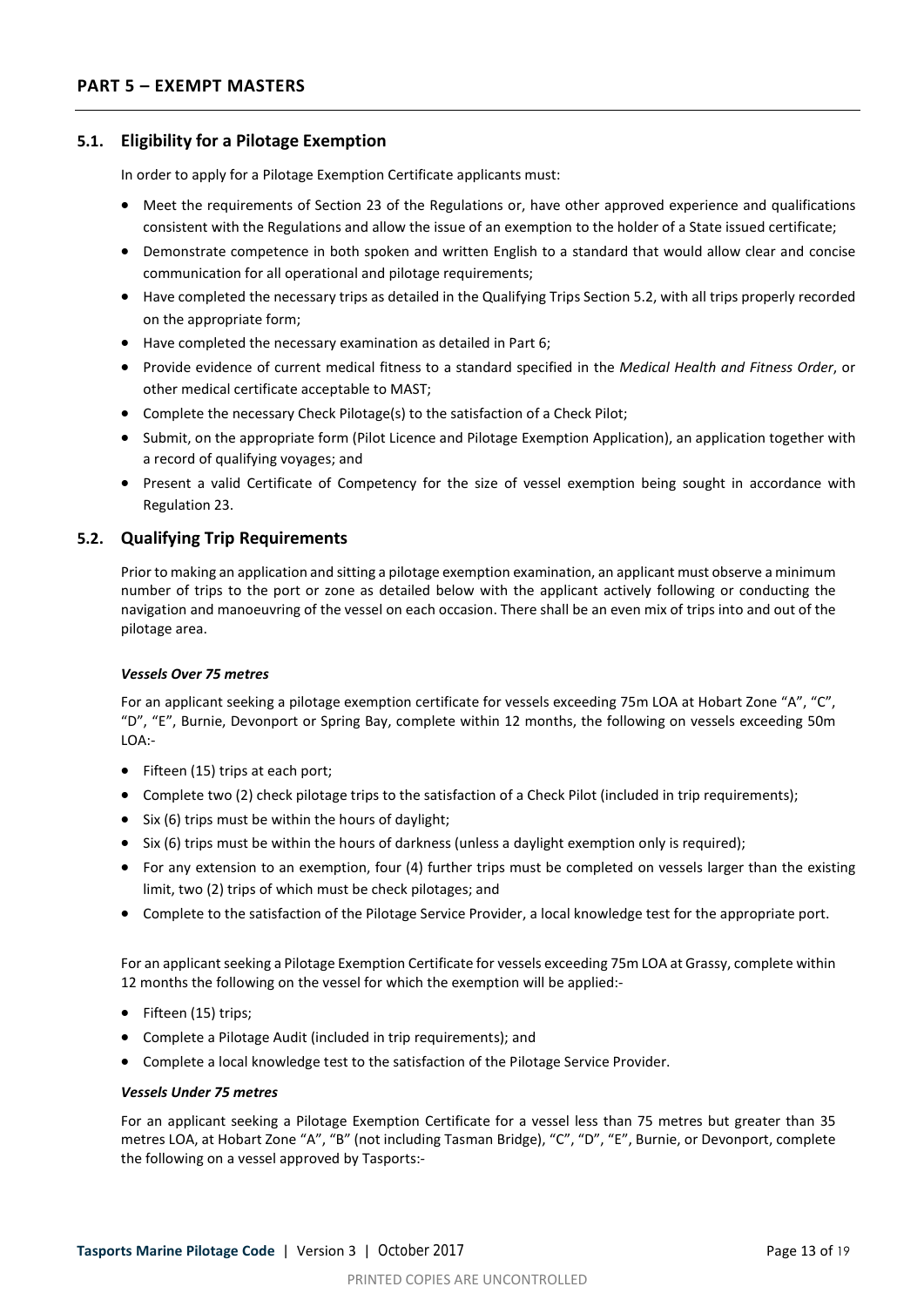- Six (6) trips in each nominated zone or port;
- Two (2) trips must be completed within the hours of darkness unless a daylight only exemption is required;
- Two (2) trips must be completed within the hours of daylight;
- Complete one (1) check pilotage trip to the satisfaction of a Check Pilot (included in trip requirements).
- Complete to the satisfaction of the Pilotage Service Provider, a local knowledge test for the appropriate port;
- For any extension to an exemption, four (4) further trips must be completed on vessels larger than the existing limit, one (1) trip of which must be a check Pilotage; and
- Exemption extensions shall be made in conservative steps and shall take into account the applicant's prior experience and the physical limitations of the port.

For an applicant seeking an exemption for vessels at Spring Bay, Grassy, Lady Barron, Port Arthur, Strahan (restricted to Macquarie Harbour) or Coles Bay, complete on a vessel approved by Tasports:-

- Four (4) trips in each nominated port;
- Two (2) trips must be completed within the hours of darkness (excluding Grassy);
- Two (2) trips must be completed within the hours of daylight (4 trips for Grassy);
- Where the qualifying trips are completed in daylight, a daylight only exemption will be issued; and
- Complete to the satisfaction of the Pilotage Service Provider, a local knowledge test for the appropriate port.

#### 5.3. Low Risk Vessels Under 50 metres

For an applicant seeking a Pilotage Exemption Certificate for a low risk vessel less than 50 metres LOA, the following criteria will apply:-

During the initial pilotage at a Primary Port the Pilot will:

- Assess the Master on local knowledge of the ports to be visited;
- Assess the vessel in terms of navigation equipment; and
- Provide the Master with relevant information such as passage plans, anchoring positions and general port information.

On completion of the assessment the Pilot may make a recommendation for the issue of an Exemption Certificate with an appropriate list of conditions.

The applicant must also:-

- Make an application on an approved form (Pilot Licence and Pilotage Exemption Application);
- Present a valid Certificate of Competency for the size of vessel exemption being sought; and
- Provide evidence of current medical fitness to a standard specified in the Medical Health and Fitness Order or other medical certificate acceptable to MAST.

# 5.4. Low Risk Vessels Over 50 metres

For an applicant seeking a Pilotage Exemption Certificate for a low risk vessel greater than 50 metres but less than 75 metres LOA the following criteria will apply:-

During the initial pilotage at a primary port the Pilot will:-

- Assess the Master on local knowledge of the ports to be visited.
- Assess the vessel in terms of navigation equipment; and
- Provide the Master with relevant information such as passage plans, anchoring positions and general port information.

On completion of the assessment the Pilot may make a recommendation to MAST for the issue of an Exemption Certificate with an appropriate list of conditions.

The applicant must also:-

Make an application on an approved form (Pilot Licence and Pilotage Exemption Application);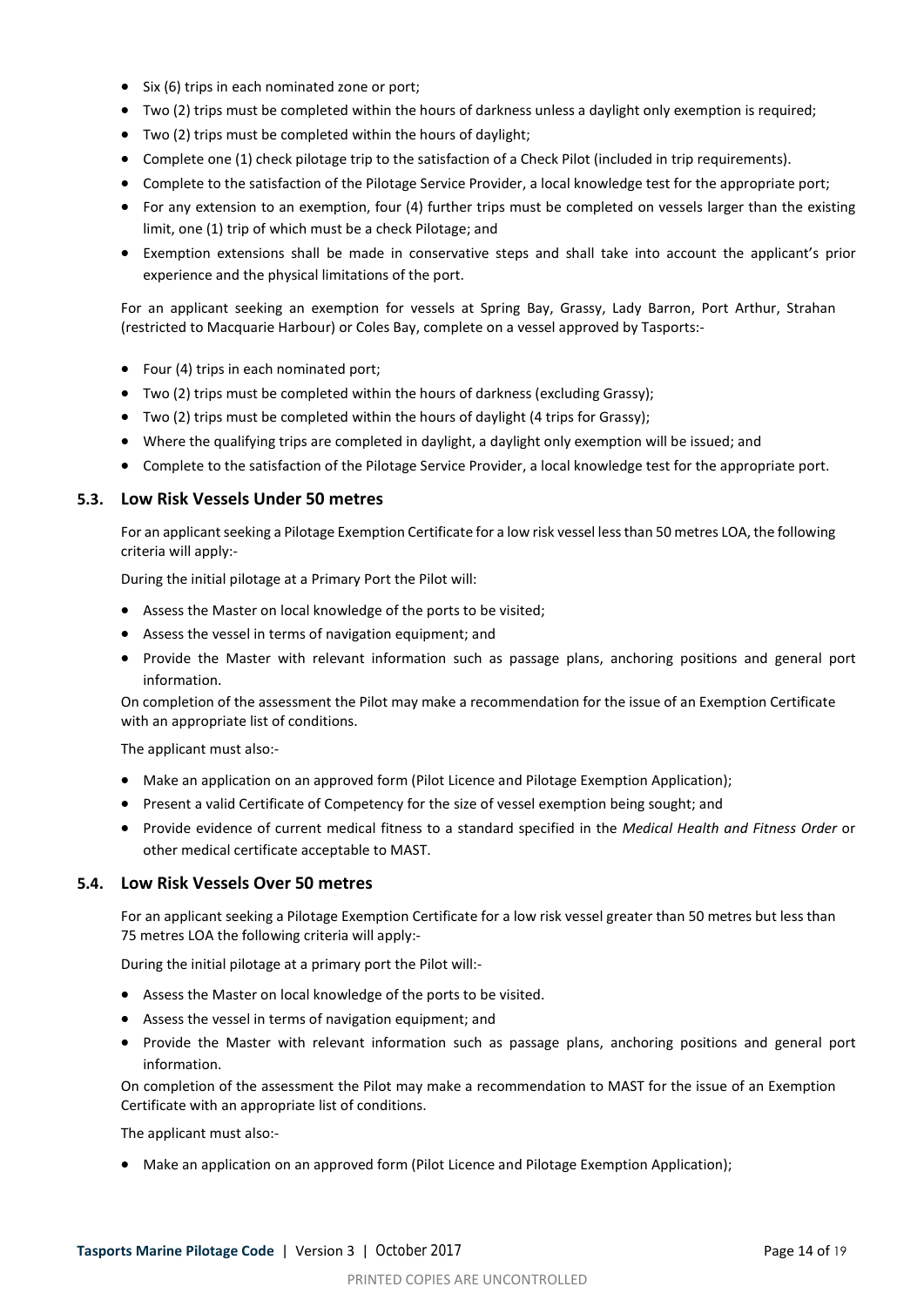- Present a valid Certificate of Competency for the size of vessel exemption being sought; and
- Provide evidence of current medical fitness to a standard specified in the Medical Health and Fitness Order or other medical certificate acceptable to MAST.

An exemption from pilotage will not apply to the Primary Ports of Hobart (Zones A and B), Bell Bay, Devonport or Burnie.

### 5.5. Vessels at Strahan, Port Davey, Stanley or Naracoopa

An applicant seeking an exemption for a vessel at Strahan, Port Davey, Stanley or Naracoopa, may make application to be exempt from the requirement to employ a Pilot in accordance with Regulation 18 of the Marine and Safety (Pilotage and Navigation) Regulations 2017.

The applicant must:

- Make an application on an approved form (Pilot Licence and Pilotage Exemption Application);
- Present a valid Certificate of Competency for the size of vessel exemption being sought;
- Provide evidence of current medical fitness to a standard specified in the Medical Health and Fitness Order or other medical certificate acceptable to MAST;
- Within the period of one (1) year immediately before lodging the application, have served in a capacity of not less than first mate on a vessel navigating the relevant pilotage area; and
- Complete a local knowledge test for the relevant port.

#### 5.6. Limitations

Any Limitations imposed on a Pilotage Exemption Certificate will take into account the Master's previous experience, the size or class of ship and, where required, reflect the recommendation of the Check Pilot.

Exemption Certificates may nominate a certain vessel or class of vessel and restrict a holder in the following manner:-

- Specify a vessel;
- Specify a length or draft;
- Daylight only;
- To a certain berth or berths;
- Vessels not exceeding 75m LOA;
- Vessels not exceeding 165m LOA; or
- Vessels not exceeding 215m LOA.

#### 5.7. Recommending and Issuing of Pilotage Exemption Certificates

Pilotage Exemption Certificates are issued by MAST in accordance with Regulation 25.

Prior to being issued a Pilotage Exemption Certificate, an applicant must:-

- Complete the necessary trips as detailed in 5.2;
- Complete the necessary examination as detailed in Part 6 or local knowledge test;
- Provide evidence of current medical fitness to a standard specified in the Medical Health and Fitness Order or by MAST for state issued Certificates of Competency;
- Complete the necessary check pilotage(s), where required, to the satisfaction of a Check Pilot;
- Submit, on the appropriate form, an application together with a record of qualifying voyages (Pilot Licence and Pilotage Exemption Application); and
- Present a valid Certificate of Competency for the size of vessel exemption being sought.

Prior to seeking an extension on a Pilotage Exemption Certificate, an applicant must complete with a Licenced Pilot:

- The specified qualifying trips;
- The specified check pilotage; and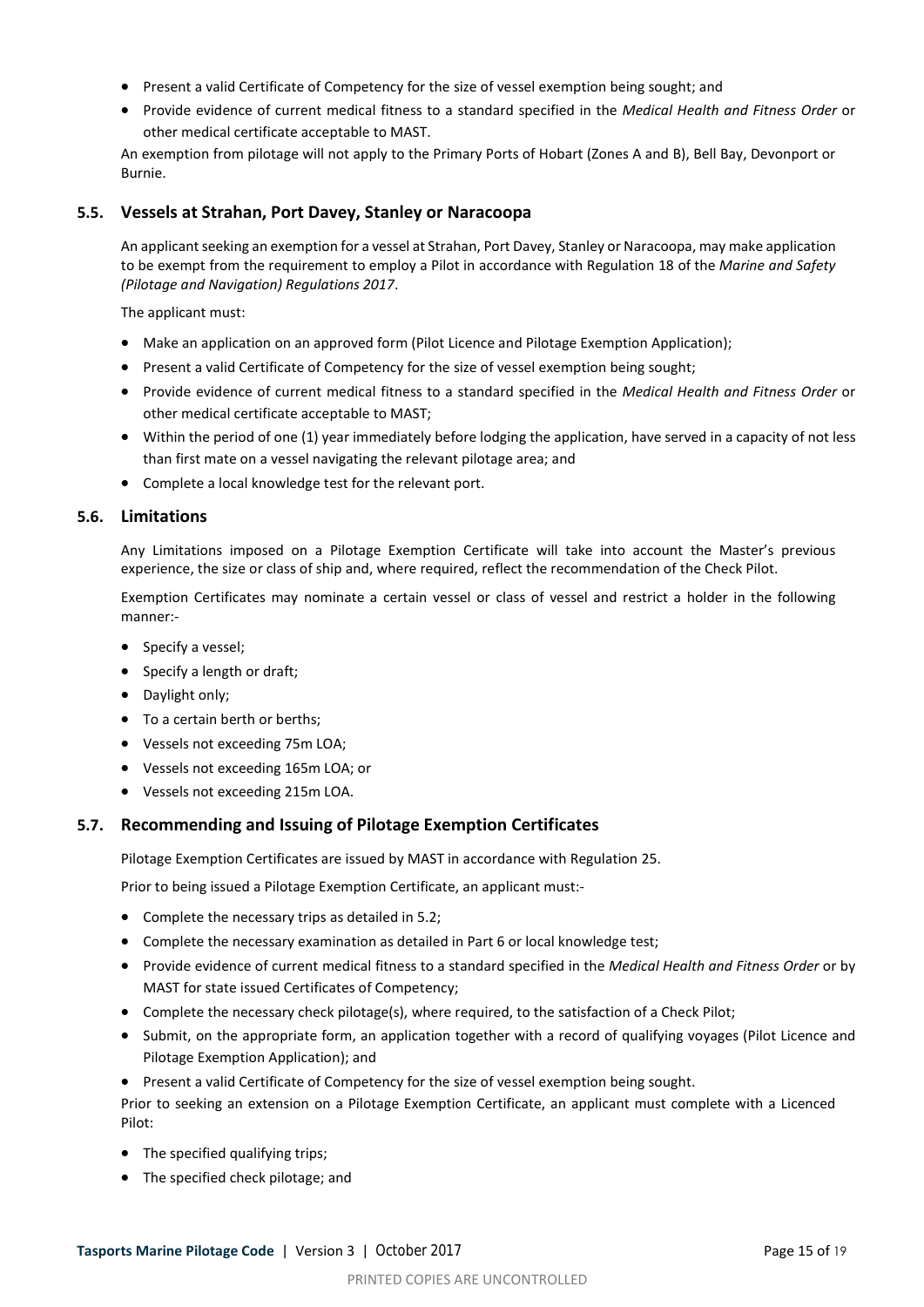Ensure completion of the appropriate check list by the Check Pilot.

# 5.8. Renewal of Pilotage Exemption Certificates

Pilotage Exemption Certificates shall remain in force for a maximum of twelve (12) months from the date of issue, but may be renewed for a further period of twelve (12) months if the holder has complied with the following requirements:-

For the ports of Hobart (Zones "A" and "B"), Burnie, Devonport, Bell Bay (Zones "D" and "E"), and Spring Bay the applicant must:-

- Make an application on the appropriate form (Pilot Licence and Pilotage Exemption Application);
- Undertaken one (1) voyage within the relevant pilotage area;
- Demonstrate physical and mental fitness to a standard specified in the Medical Health and Fitness Order or by MAST for State issued Certificates of Competency; and
- For vessels exceeding 75 m LOA, complete a pilotage audit.

For the ports of Hobart Zone "C", Grassy, Lady Barron, Port Arthur, Strahan and Coles Bay, the applicant must:-

- Make an application on the appropriate form (Pilot Licence and Pilotage Exemption Application);
- Undertaken one (1) voyage within the relevant pilotage area; and
- Demonstrate physical and mental fitness to a standard specified in the Medical Health and Fitness Order or by MAST for State issued Certificates of Competency.

# 5.9. Lapsing of Pilotage Exemption Certificates

If the holder of a Pilotage Exemption Certificate has not been employed on a vessel as Master navigating the relevant pilotage area for six (6) months, the Certificate lapses until the holder has:–

- (a) Within 6 months of lapsing, navigated the waters of the relevant pilotage area for one (1) voyage with a Pilot, or for the ports of Hobart Zone "C", Grassy, Lady Barron, Port Arthur, Strahan and Coles Bay, with an Exempt Master; and
- (b) Passed any examinations required by MAST.

If the holder of a Pilotage Exemption Certificate has not been employed on a vessel as Master navigating the relevant pilotage area for one (1) year the Certificate will be cancelled.

Masters must maintain a record of all pilotage trips undertaken for submission to the Pilotage Service Provider, or MAST upon request.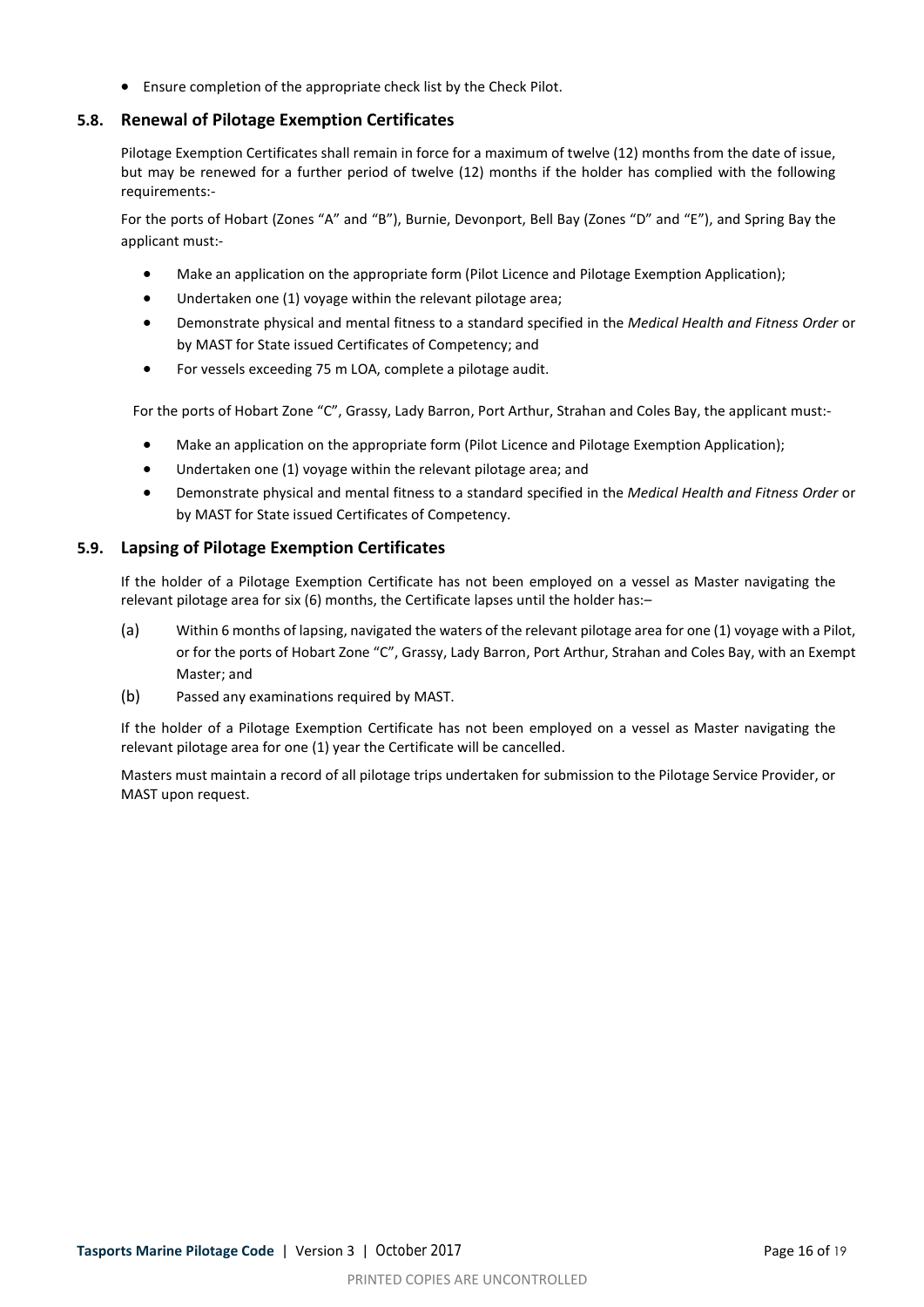#### 6.1. Pilot and Exempt Master Examinations

Examinations for a Pilotage Exemption Certificate, Pilot Licence (including additional ports to a licence) will consist of three parts:-

- Practical assessment of knowledge and ability normally conducted during the qualifying trips and check pilotage;
- A written section including completion of a blank chart; and
- Oral questions during the practical section and following assessment of the written section.

Examinations for Licence extension within a pilotage area or zone will normally consist of two parts:-

- Practical assessment of knowledge and ability normally conducted during the qualifying voyages and Check Pilotage; and
- Oral questions during and following the practical section.

The Examination syllabus for Pilots and Exempt Masters will consist of:

- All appropriate geographical characteristics of the port together with names;
- All appropriate hydrographic details of the port together with names including banks, shoals, reefs, the 5m and 10m contours and other isolated dangers;
- All navigation aids of the port together with names and characteristics, design and actual berth and channel depths;
- Tide and current flow details together with the use of tide tables;
- Position of submarine cables and pipelines and the position of overhead obstructions including clearing heights;
- Prohibited anchoring areas and prohibited areas;
- Pilotage area and zone limits;
- General courses and distances within pilotage areas;
- Ferry routes;
- Knowledge of recreational boat areas and likely race routines;
- Knowledge of prevailing wind patterns;
- Special environmental areas;
- Reporting Points;
- Local signals;
- Knowledge of navigation warning broadcasts;
- Detailed knowledge of Tasman Bridge procedures if appropriate;
- Traffic control systems;
- Detailed practical experience of all relevant ship types and handling characteristics together with a sound appreciation of manoeuvring techniques;
- An understanding of tug operations, in particular the limitations and benefits imposed by tug design with regard to local ports, areas, zones and conditions;
- Detailed knowledge of limitations imposed or benefits available due to relevant ship design with regard to local ports, areas, zones and conditions;
- A thorough understanding of limitations imposed or benefits available due to wind and water flow;
- A thorough understanding of relevant fendering types, limitations and benefits;
- Knowledge of relevant Legislation and Port Regulations; and
- Knowledge and use of electronic aids to navigation.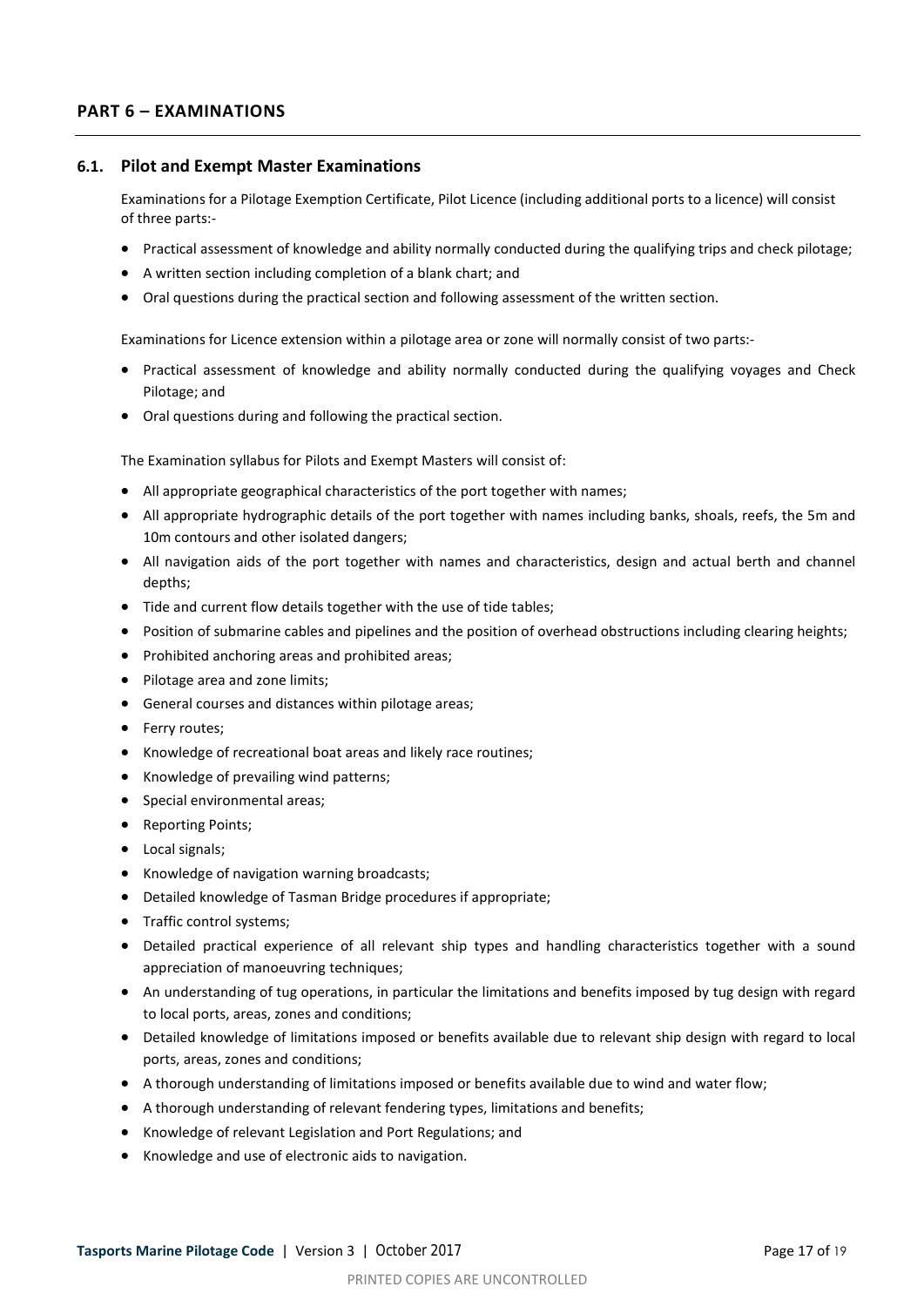In addition, the examination syllabus for Pilots will further include:-

- Detailed knowledge of local operational procedures, limits, guidelines and emergency management processes;
- A thorough understanding of Bridge Resource Management, Human Factors and safety management principles, methods and philosophy;
- A thorough understanding of ship handling theory including transverse thrust, multiple propeller couples, the use of thrusters, pivot points, directional momentum, and interaction;
- Detailed knowledge in the application of contemporary technology, rudder types, bridge equipment and bridge design; and
- Detailed knowledge of the dangers within, and the risk management procedures for, each operational area.